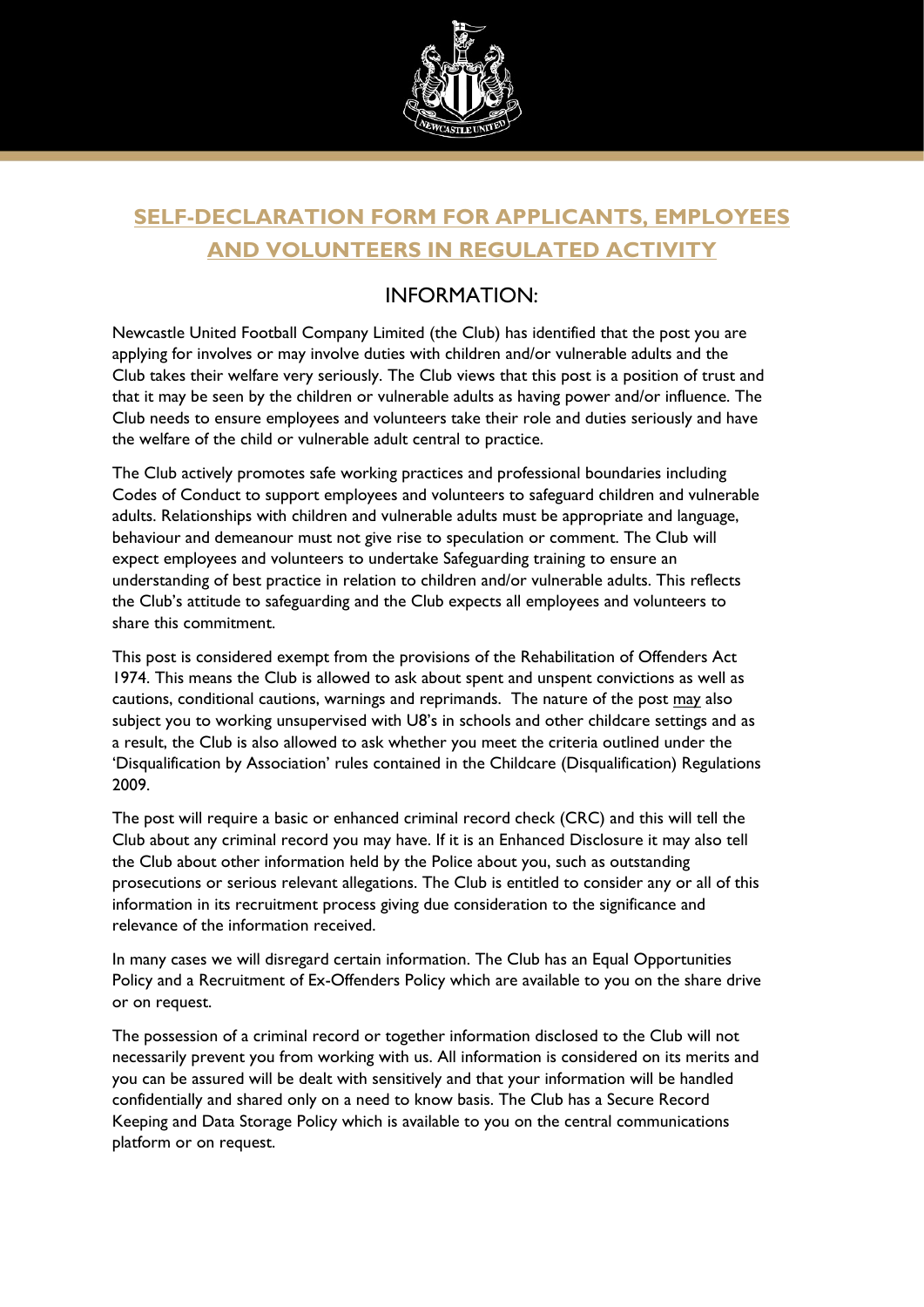

For more information about the CRC process please visit: <https://www.gov.uk/government/organisations/disclosure-and-barring-service>

This post will also require written references and will include a six month probationary period which allows for monitoring and assessment purposes including ensuring your suitability to work with children and/or vulnerable adults.

Please note in accordance with the requirements of the Safeguarding Vulnerable Groups Act (2006) a barred person may not be employed in certain posts. These are posts described by the Act as 'Regulated Activities'. The Club does consider this to be a Regulated Activity position. The Club would be committing an offence if we knowingly employ a barred person in Regulated Activity.

"Data Protection Legislation" means all applicable laws and regulations relating to the processing of personal data and privacy in any relevant jurisdiction including without limitation the GDPR, the Data Protection Act 2018, the Privacy and Electronic Communications Regulations, the Regulation of Investigatory Powers Act 2000, the Telecommunications (Lawful Business Practice)(Interception of Communications) Regulations 2000 (SI 2000/2699) and any order, guidelines and instructions issued by a relevant national regulator or judicial authority in England or the European Union;

"GDPR" means the General Data Protection Regulation (CEU 2016/679) and any national implementing laws, regulations and secondary or related legislation (including as transposed into domestic legislation);

We will comply with the provisions of the General Data Protection Regulation, the Data Protection Act 2018 and the Privacy and Electronic Communications Regulations.

You have the rights of access to information held on you and other rights under the Data Protection Legislation and the GDPR. Please refer to our Job Applicant Privacy Policy for further details.

#### **What you need to do:**

- Complete the form in an honest way. We will only consider relevant and significant information. If we subsequently find you have not given full information about your criminal history or disciplinary history we will regard this as a breach of trust.
- Supply a complete history. You do not need to tell us about non-indictable motoring offences but we must be informed about everything else.
- Return this form with your application form. It should be in a sealed envelope and clearly marked Self-Declaration Form along with your name & post applied for

#### **What the Club will do:**

- The Club will open the form if you are considered for interview/short listing.
- The Club will store and use this information in keeping with the Data Protection Legislation, the GDPR, our Job Applicant Privacy Policy, the Rehabilitation of Offenders Act 1974 and the CRC Code of Practice.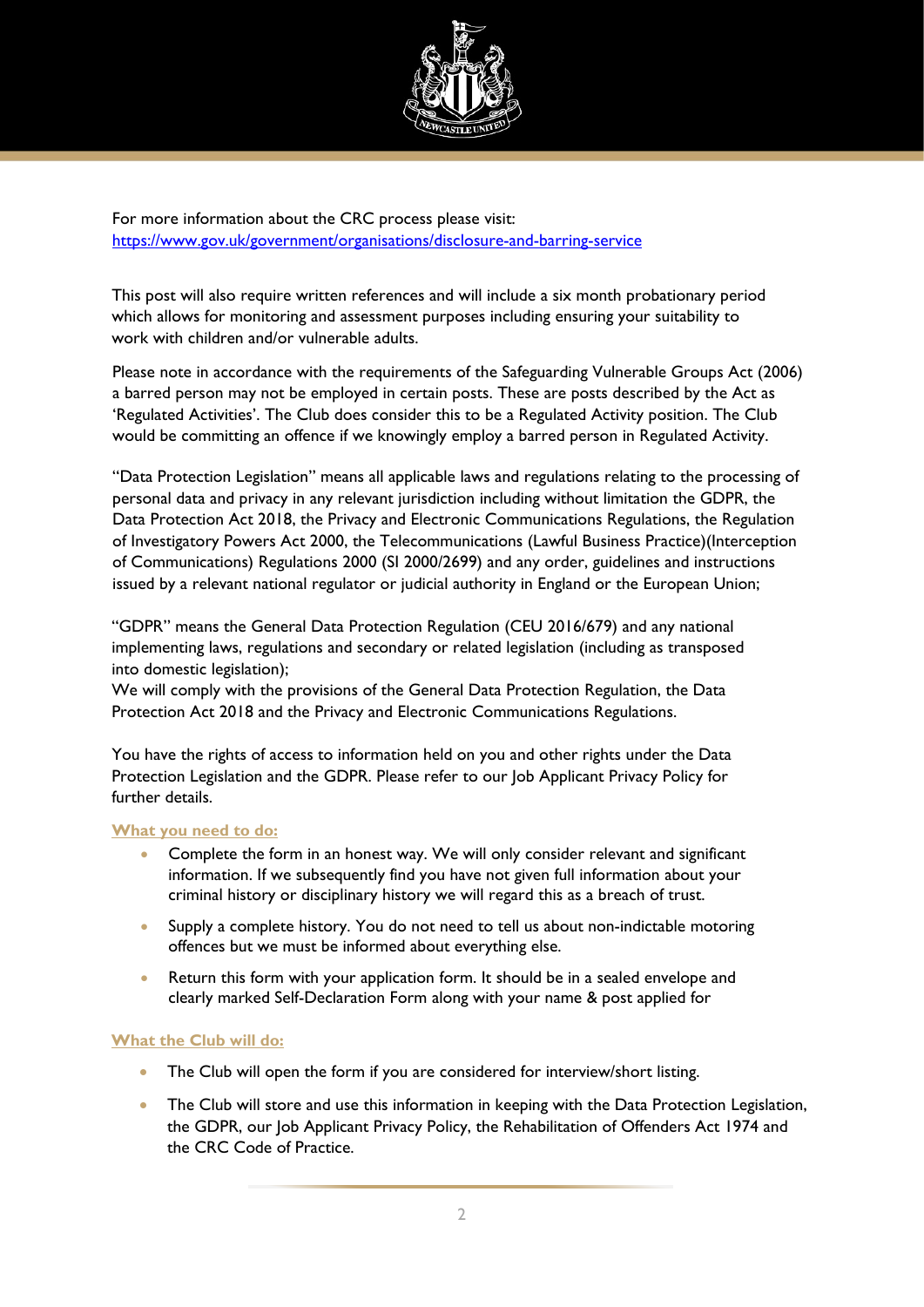

## **PART A – PERSONAL DETAILS:**

| <b>Title:</b>                                     |  |
|---------------------------------------------------|--|
| First name/s:                                     |  |
| Surname:                                          |  |
| <b>Any previous</b><br>name/s:<br>(if applicable) |  |
| <b>Address:</b>                                   |  |
|                                                   |  |
|                                                   |  |
|                                                   |  |
| <b>Postcode:</b>                                  |  |
| Contact number/s:                                 |  |
| <b>Email address:</b>                             |  |

## **PART B – SELF DECLARATION:**

1. Have you ever been convicted of any criminal offences (spend or unspent)?



**If YES**, on the following page please give details of any criminal convictions. If you are unsure of all details tell us as much as you can recall. If you need more room, please use another document.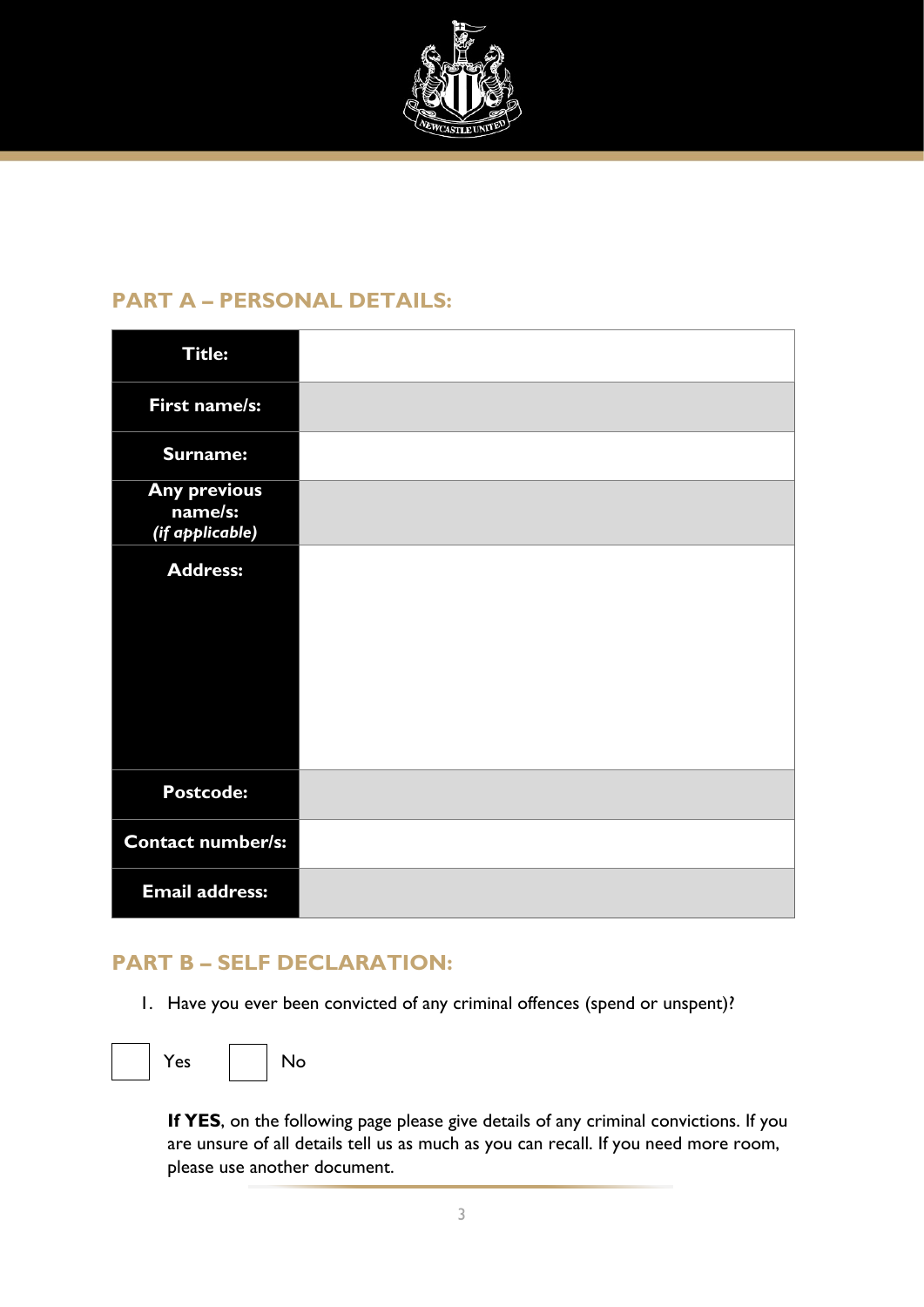

| <b>Date</b> | <b>Conviction</b> | Disposal (how the Court<br>handled this e.g. Fine/Prison<br>sentence) |
|-------------|-------------------|-----------------------------------------------------------------------|
|             |                   |                                                                       |
|             |                   |                                                                       |
|             |                   |                                                                       |
|             |                   |                                                                       |
|             |                   |                                                                       |
|             |                   |                                                                       |
|             |                   |                                                                       |
|             |                   |                                                                       |
|             |                   |                                                                       |
|             |                   |                                                                       |
|             |                   |                                                                       |
|             |                   |                                                                       |
|             |                   |                                                                       |
|             |                   |                                                                       |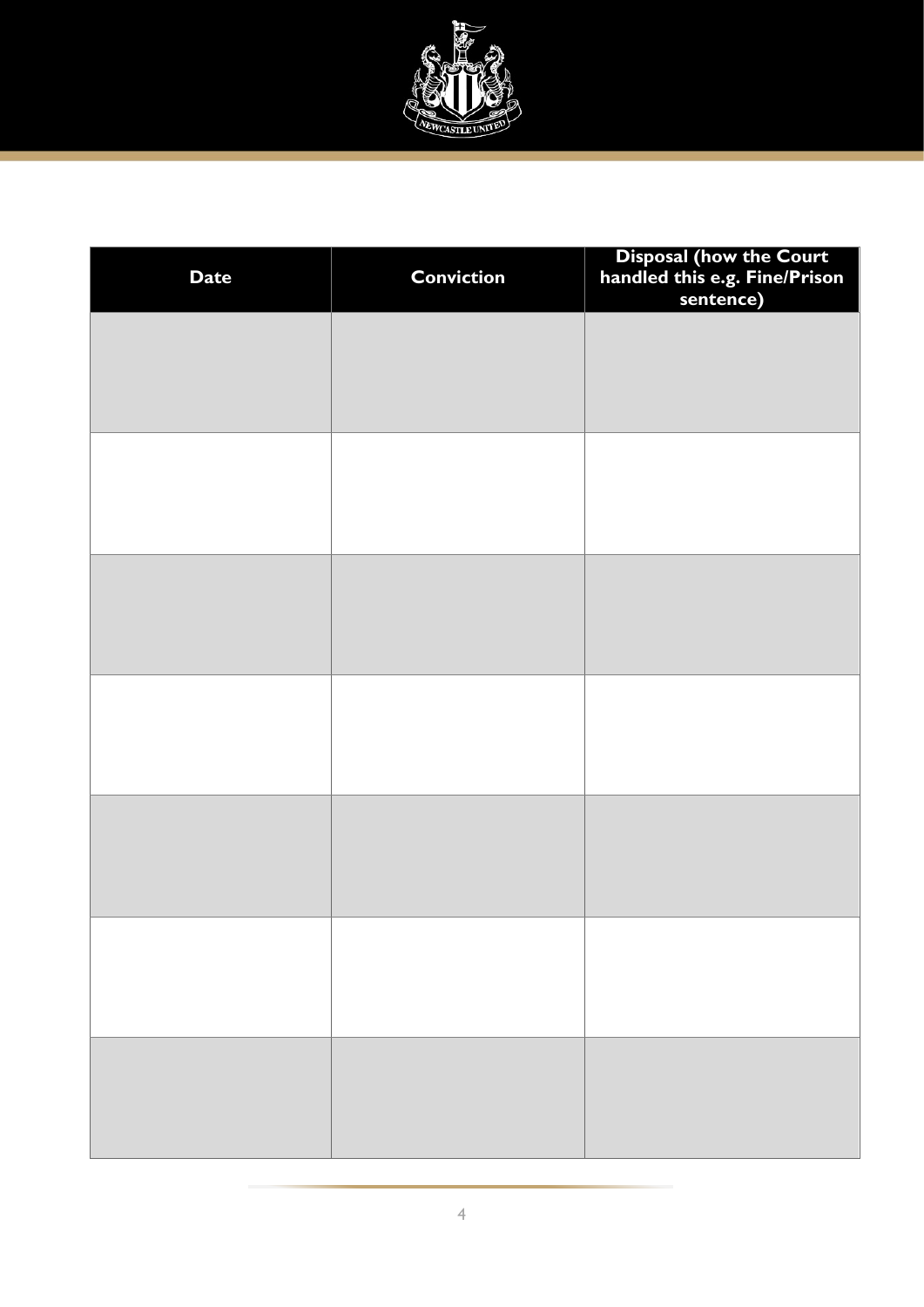

2. Have you ever received a caution, conditional caution, reprimand or warning from the Police?



**If YES**, on the following page please give details of any criminal convictions. If you are unsure of all details tell us as much as you can recall. If you need more room, please use another document.

| <b>Date</b> | Offence (e.g. common<br>assault) | Caution/conditional caution,<br>warning, reprimand |
|-------------|----------------------------------|----------------------------------------------------|
|             |                                  |                                                    |
|             |                                  |                                                    |
|             |                                  |                                                    |
|             |                                  |                                                    |
|             |                                  |                                                    |
|             |                                  |                                                    |
|             |                                  |                                                    |
|             |                                  |                                                    |
|             |                                  |                                                    |
|             |                                  |                                                    |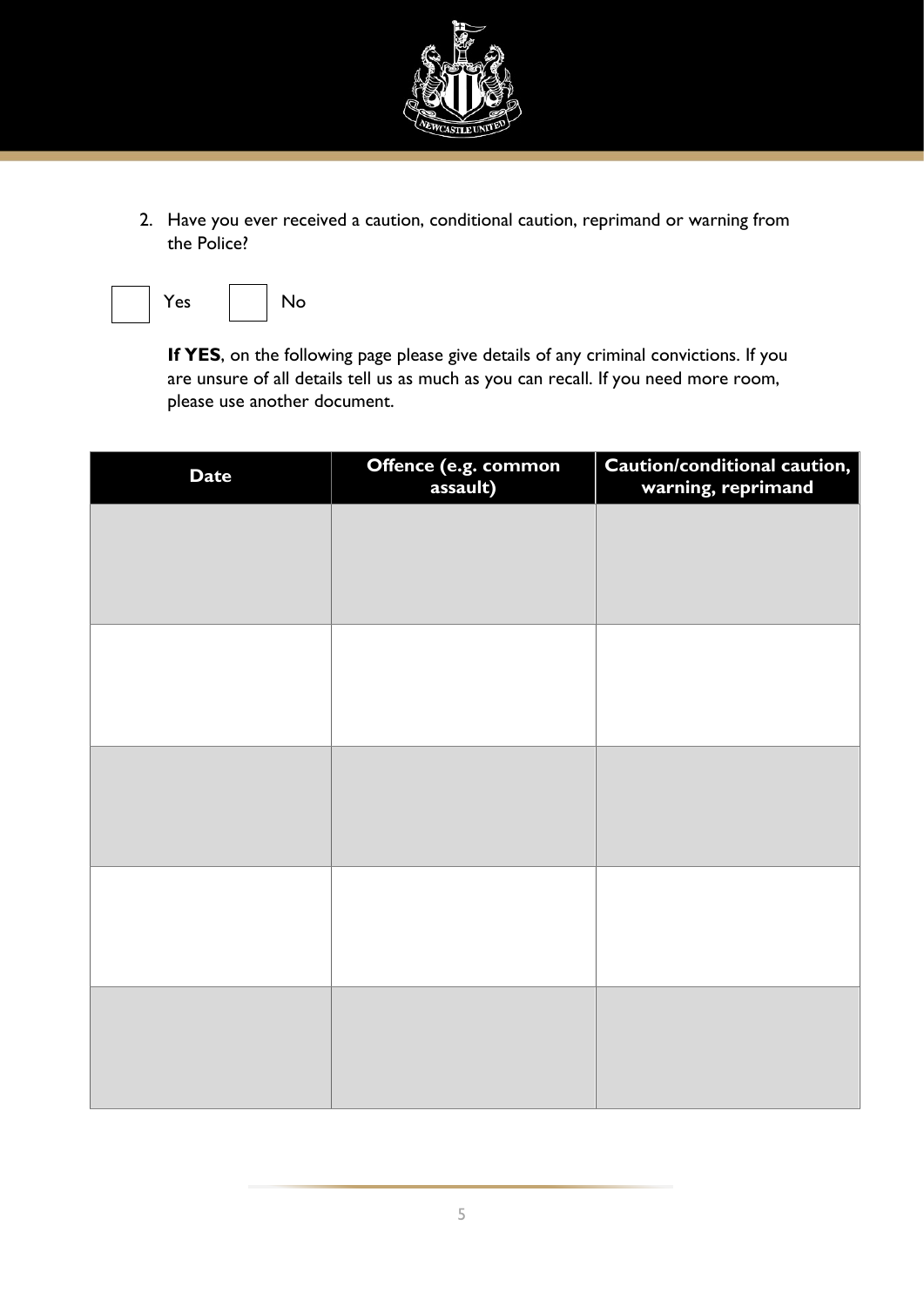

3. Have you currently subject to pending criminal prosecutions or current criminal investigations?



**If YES**, please give details:

- - 4. Are you disqualified or barred either by the Courts, the Independent Safeguarding Authority or by any other means in the United Kingdom or by any overseas equivalent from working with Children and/or Vulnerable adults?



Yes No

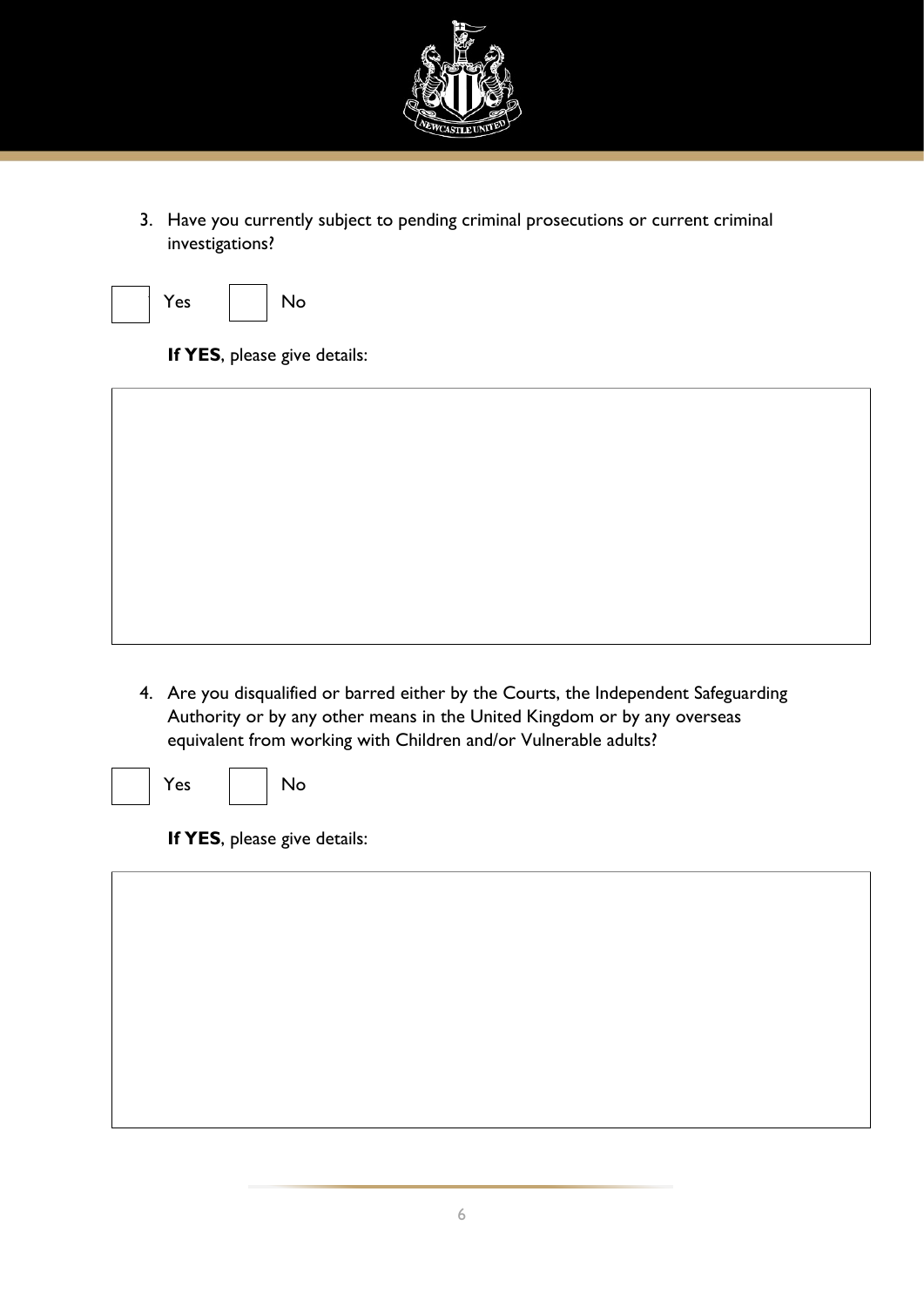

5. Are you a person known to any UK or overseas as being as actual or potential risk to Children or Vulnerable Adults?



Yes No

#### **If YES**, please give details:



6. Have you ever been dismissed or removed from a role or post (voluntary or paid) due to your conduct towards Children or Vulnerable Adults?



Yes | No

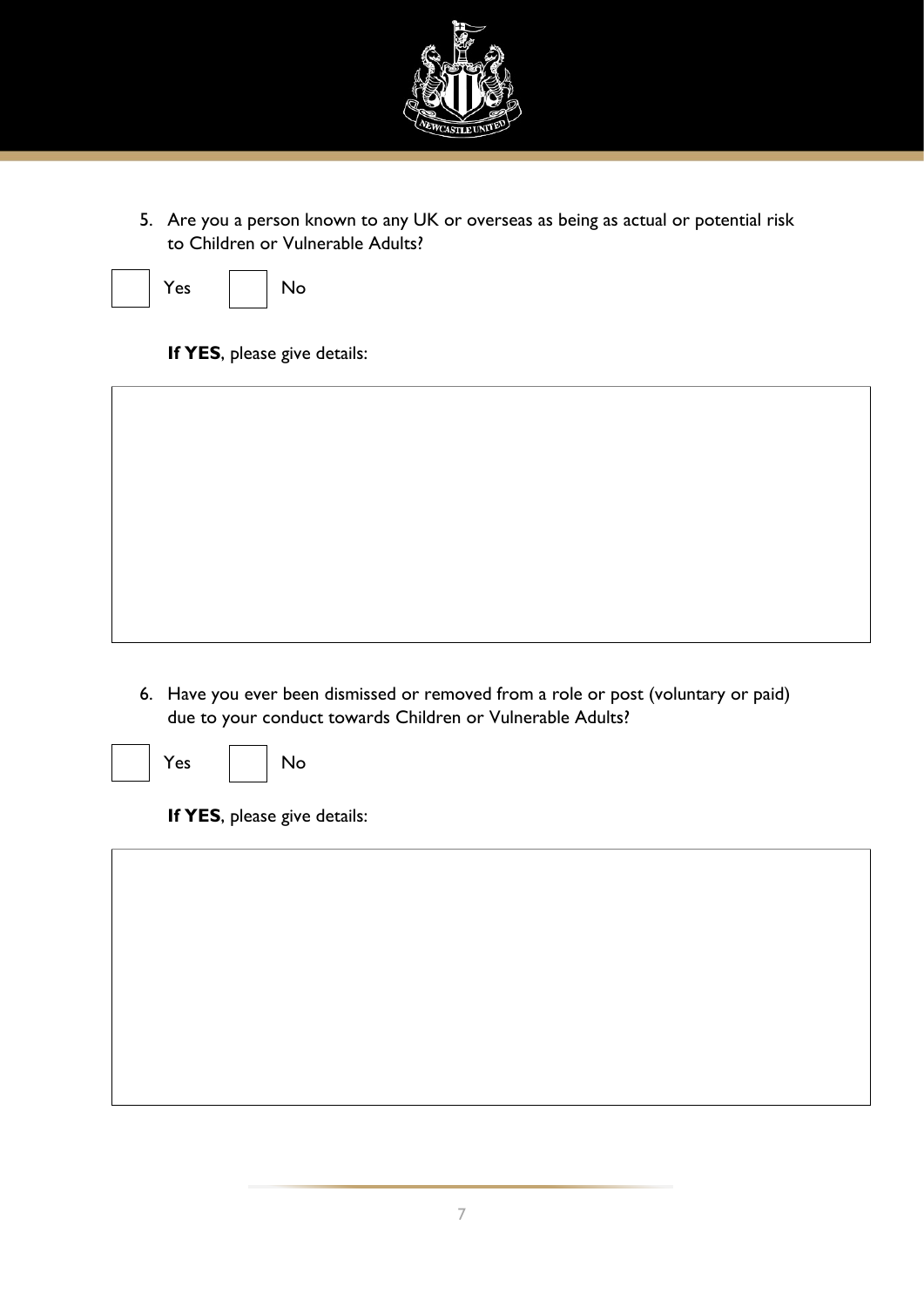

7. Have you had a disciplinary sanction (from a sport and / or other organisation's governing body) relating to your practice with Children or Vulnerable Adults?



Yes | No

**If YES**, please give details:



8. Has a Child or Vulnerable Adult ever made an allegation against you involving bad practice, abuse, professional misconduct or other similar concern?





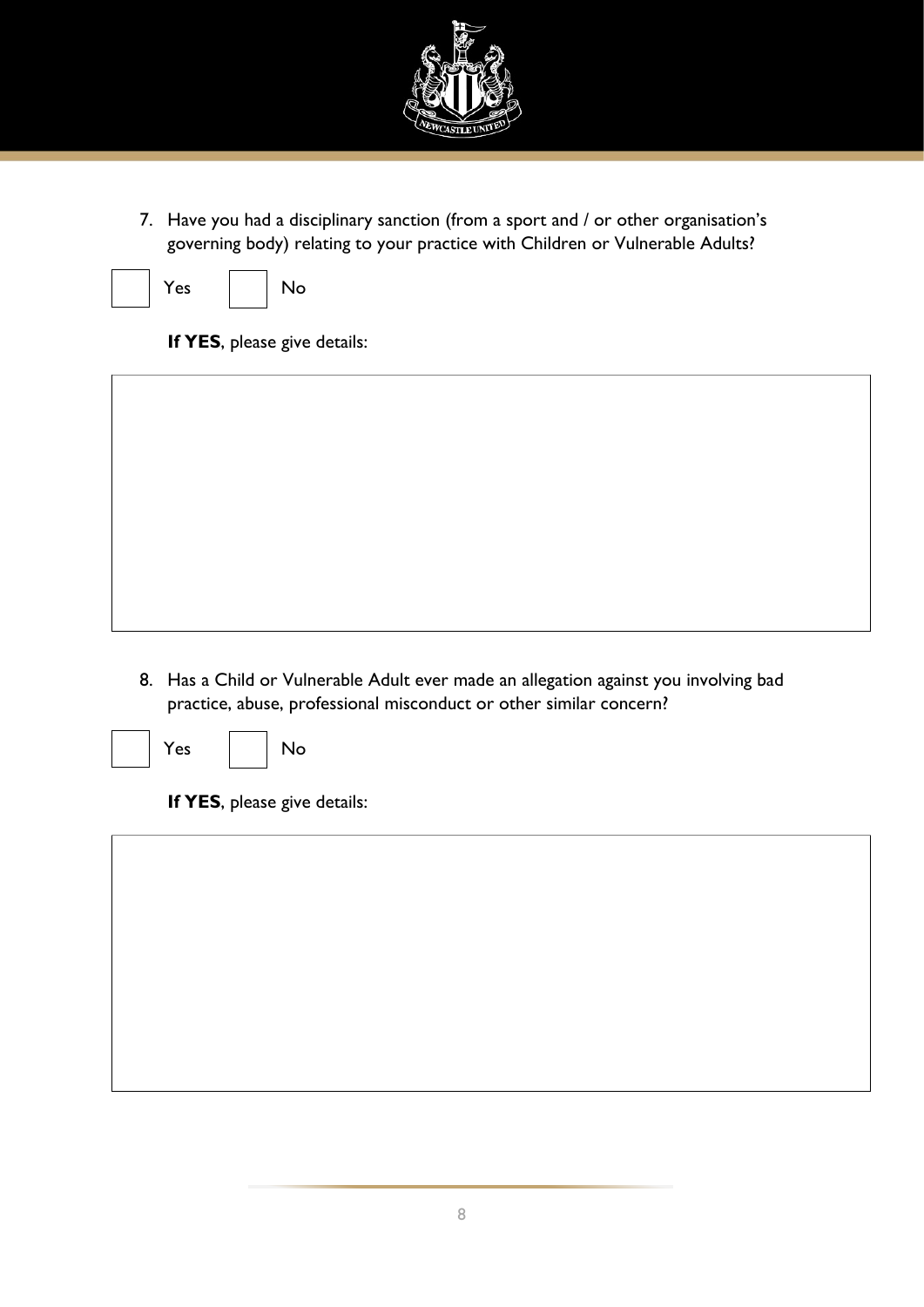

9. Have you ever had a Child for whom you were caring placed on a Child Protection register or removed from your care or otherwise had a child removed from you by a statutory authority in the United Kingdom or overseas?





**If YES**, please give details:



10. Have you ever had a Vulnerable Adult for whom you had responsibilities removed from your care either by an agency within the United Kingdom or overseas?



Yes | No

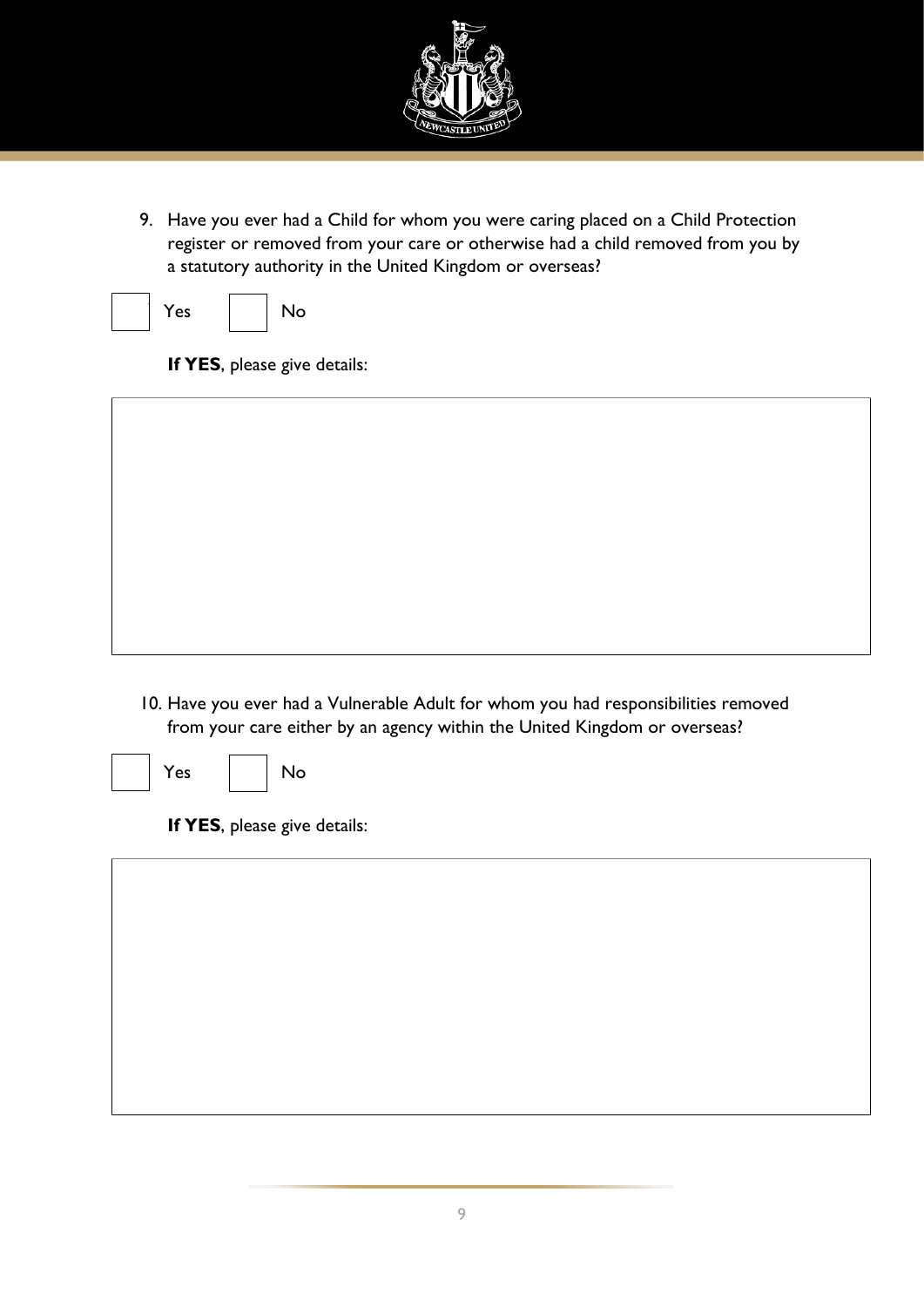

11. To the best of your knowledge, are there any person(s) residing in your household\* are disqualified from working with children under the Childcare (Disqualification) Regulations 2009?

*\* The term household includes family, lodgers, house-sharers, household employees etc.*

Yes | No

(This statement means does anyone in your household have an Order or Restriction against them as set out in Section 1 or have they been cautioned, reprimanded given a warning for or convicted of any offence in Section 2 or 3 of the Childcare (Disqualification) Regulations 2009)

**If YES**, please give details:

12. If you are applying to look after a Child or Vulnerable Adult in your home you must tell us if any members of your household have had a Child or Vulnerable Adult removed from their care or if they have been subject to any of the enquiries, proceedings or allegations listed in the questions above**.** 

**If applicable**, please give details (continue on separate document if necessary):